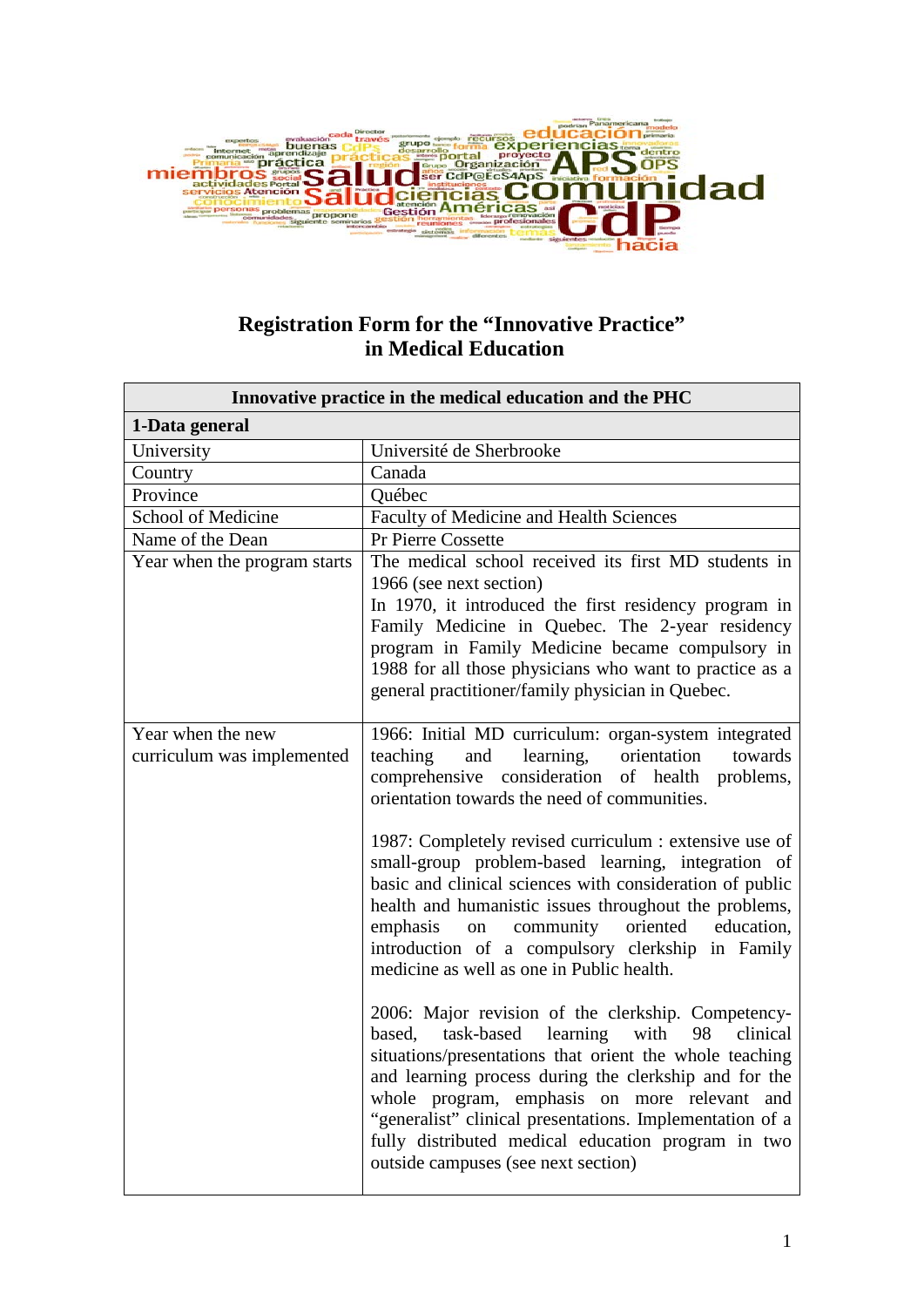|                                                    | 2015: Planned implementation of a revised curriculum.<br>Focus: on competence, interdisciplinarity, generalist<br>vision of the content, flexibility, competency-based<br>evaluation.                                                                                                                                                                                                                                                                                                                                                                                                                                                                                                                                                                                                                                                                                                                                                                                                                                                   |
|----------------------------------------------------|-----------------------------------------------------------------------------------------------------------------------------------------------------------------------------------------------------------------------------------------------------------------------------------------------------------------------------------------------------------------------------------------------------------------------------------------------------------------------------------------------------------------------------------------------------------------------------------------------------------------------------------------------------------------------------------------------------------------------------------------------------------------------------------------------------------------------------------------------------------------------------------------------------------------------------------------------------------------------------------------------------------------------------------------|
| 2- Social Mission of the school                    |                                                                                                                                                                                                                                                                                                                                                                                                                                                                                                                                                                                                                                                                                                                                                                                                                                                                                                                                                                                                                                         |
| School social responsibility<br>with the community | The medical school was established in order to prioritize<br>the training of family physicians and specialists in broad-<br>based disciplines. The school has always being oriented<br>towards the training of primary health care physicians<br>with a significant development of Family Medicine and<br>broad-based specialties. In the recent decade, the school<br>has committed itself so that more than 50% of its<br>graduates will practice in Family Medicine (results during<br>the previous 5 years have been approximately 45%) and<br>that more than another 25% (result attained in the last 5<br>years) will practice in a broad based medical discipline<br>(internal medicine, general pediatrics, general obstetrics<br>and gynecology, general psychiatry).                                                                                                                                                                                                                                                          |
|                                                    | The school has always committed to train physicians who<br>will practice outside of large urban university cities. In<br>fact, our school is recognized as one of the leader school<br>in Canada and probably the leader school in the Province<br>of Québec for the training of physicians who establish<br>and maintain their practice in suburban, remote and rural<br>areas. It has frequently been cited by the Canadian<br>Society for rural medicine as being one of the best<br>schools for the percentage of its graduates who maintain<br>after five or 10 years of practice their practice in these<br>areas. In link with that issue, the school has develop an<br>extensive network of health care institution for the<br>training of its students and more recently (in 2006), it has<br>established two outside campuses who offer the whole<br>medical program (see next section) Worth noting, the<br>term social responsibility is specifically present since<br>2000 in all official documents of the medical school |
|                                                    | regarding its mission, mandate and engagement towards<br>specific communities.<br>In link with its social accountability, the school has<br>developed programs in nursing sciences (1979),<br>physiotherapy (2007), ergotherapy (2007), toxicomany<br>(80's). It changed its name in 2006 from the Faculty of<br>Medicine to the Faculty of Medicine and Health Sciences.<br>The school is WHO/PAHO Collaborating Center since<br>2001 for the development of health human resources<br>responsive to the needs of communities. The school has<br>extensively collaborated with WHO in order to promote                                                                                                                                                                                                                                                                                                                                                                                                                                 |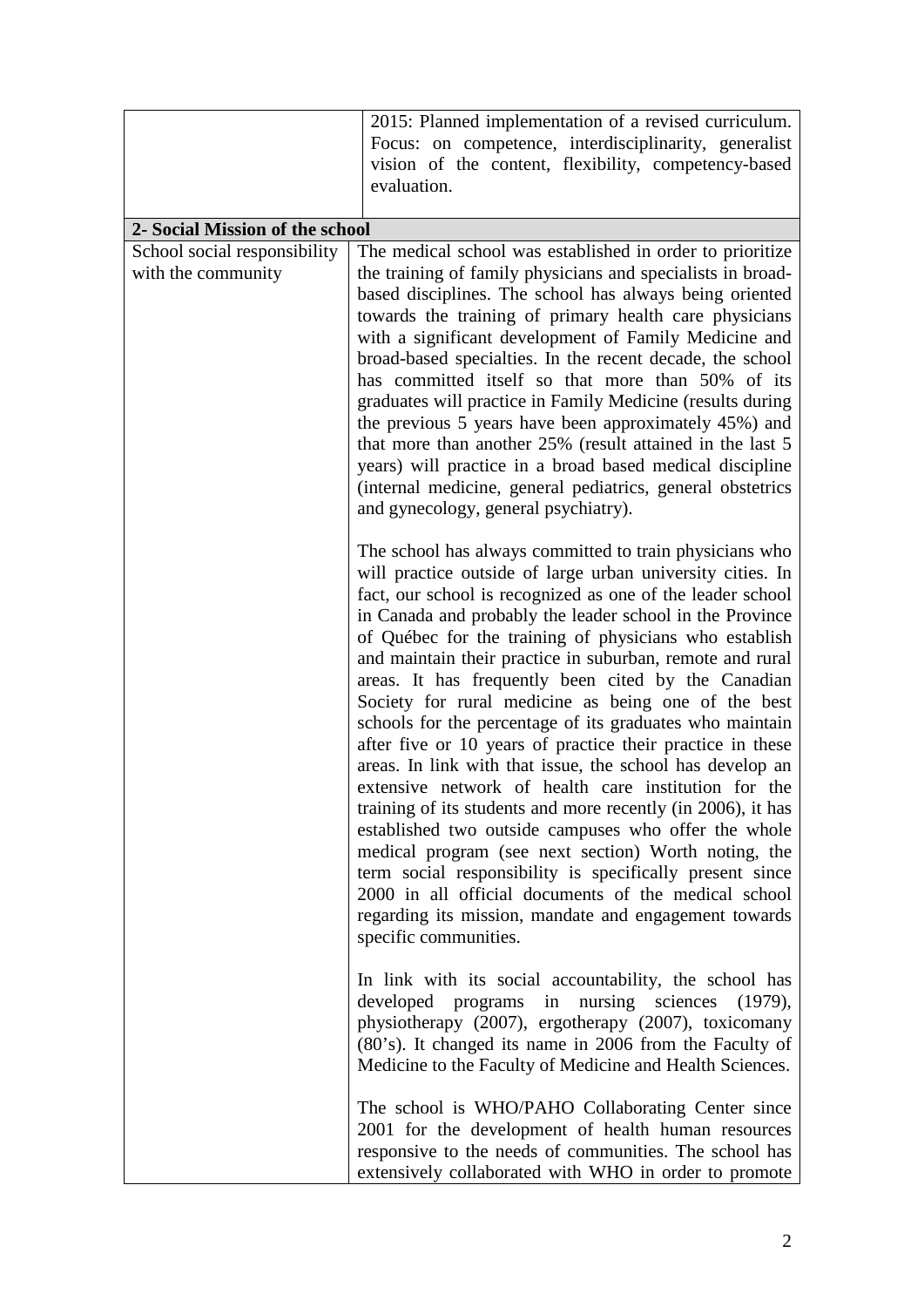|                                                              | the concept of social accountability of medical schools<br>around the world. It has exerted leadership in that regard<br>in Canada being instrumental for the identification of<br>social accountability as one of the main values of the<br>Association of Faculties of Medicine of Canada. The<br>school has been highly active in the development of the<br>Global Consensus for Social Accountability of Medical<br>Schools. Since fall 2011, the school is part of the<br>leadership group for the implementation of a worldwide<br>research action project on Social Accountability of<br>Medical Schools (francophone medical schools, $n=130$ ) |
|--------------------------------------------------------------|---------------------------------------------------------------------------------------------------------------------------------------------------------------------------------------------------------------------------------------------------------------------------------------------------------------------------------------------------------------------------------------------------------------------------------------------------------------------------------------------------------------------------------------------------------------------------------------------------------------------------------------------------------|
| Profile of physician in<br>training                          | The MD program aims at producing physicians who will<br>be able to pursue their education in any specialty but who<br>would have a comprehensive overview of health and<br>health care as well as of primary health care. Further to<br>expertise, these physicians<br>clinical<br>should<br>their<br>professionalism,<br>humanistic<br>values,<br>demonstrate<br>significant ability in doctor-patient relationships, etc.<br>In the last decade, the MD program has adopted can Meds<br>roles as the basis for the development of curriculum and<br>of the terminal competencies to be attained by graduates.                                         |
| Population target area with<br>whom the school is<br>working | The school has always felt responsible for the populations<br>where it is involved in education and research activities,<br>first in the Sherbrooke large area and progressively other<br>areas where it has implemented education and research<br>activities, including non-smaller university communities<br>since 90's.                                                                                                                                                                                                                                                                                                                              |
|                                                              | Since 2004, the school heads in partnership with<br>Sherbrooke University Hospital an integrated university<br>network for health which regroups collaborating health<br>care institutions covering a specifically defined area in the<br>province (pop: 850 000 people). The network is<br>responsible for optimal health care services to the<br>populations to be served. It coordinates<br>health<br>professional education, research, clinical care<br>and<br>evaluation of innovations.                                                                                                                                                           |
|                                                              | In order to extend its targeted population of influence as<br>well as to extend its education and research activities, the<br>school has distributed its activity in three major health<br>care institutions and health area outside of Sherbrooke :<br>one in the south shore of Montreal in a health care region<br>which is adjacent to the one where Sherbrooke is located,<br>one in the Saguenay-Lac-Saint-Jean area, a northern<br>region in Québec which is 500 km away from<br>Sherbrooke, the last one in Moncton, New-Brunswick, a                                                                                                           |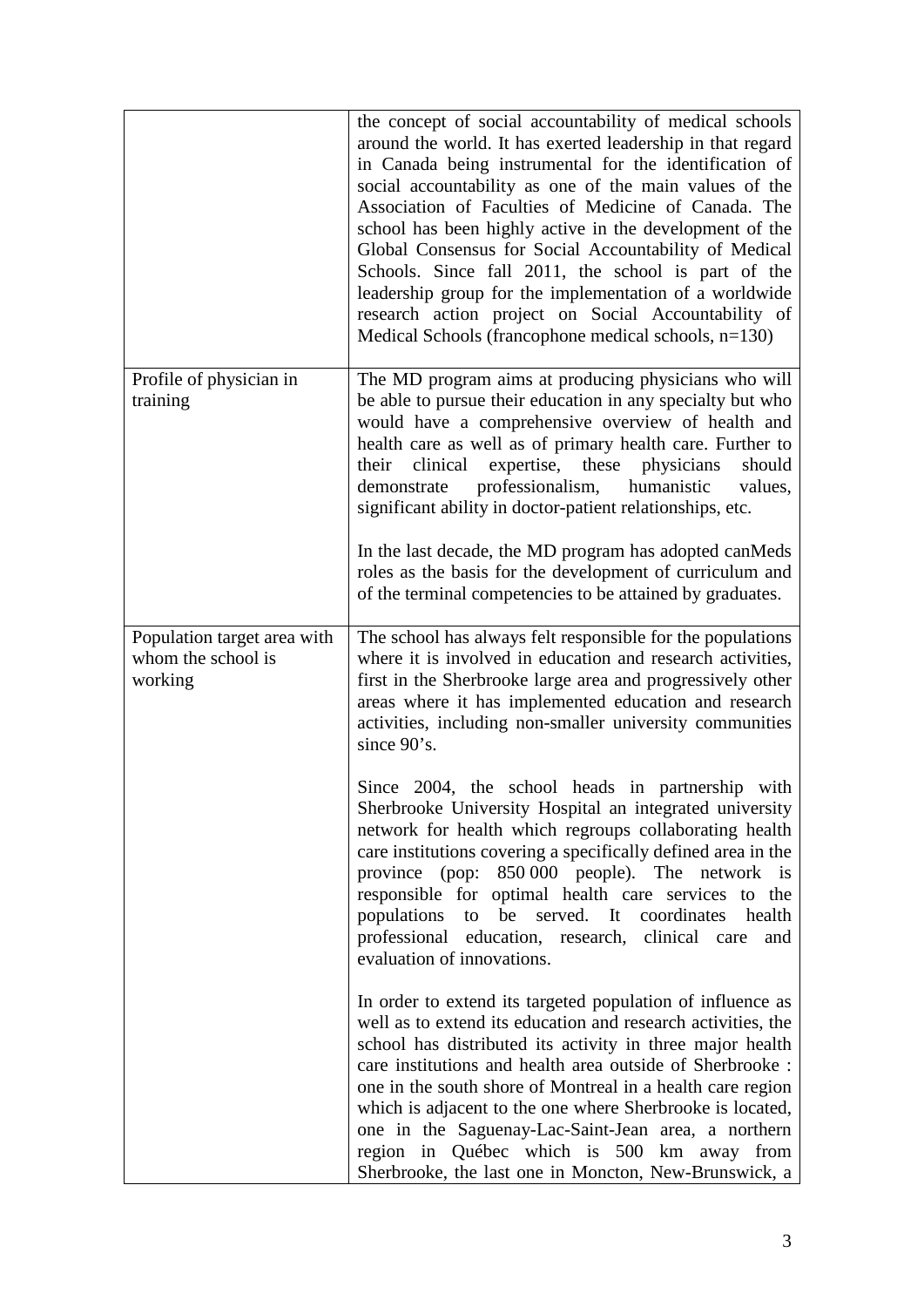|                                                                      | neighboring province of Québec, more than 1000 km<br>away from Sherbrooke. (See other sections with more<br>detailed information on the implementation of fully<br>distributed medical education in Saguenay and Moncton.)                                                                                                                                                                                                                                                                                                                                                                                                                                                                                                                                                                                                                                                                                                                                                                                                                                                                                                                                                                                                                                                                                                                                                                                                                                                                                                                                                                                                                                                                                                                                                                                                                                                                                                                                                                                                                                                                                                                                                                                                                                                                                    |
|----------------------------------------------------------------------|---------------------------------------------------------------------------------------------------------------------------------------------------------------------------------------------------------------------------------------------------------------------------------------------------------------------------------------------------------------------------------------------------------------------------------------------------------------------------------------------------------------------------------------------------------------------------------------------------------------------------------------------------------------------------------------------------------------------------------------------------------------------------------------------------------------------------------------------------------------------------------------------------------------------------------------------------------------------------------------------------------------------------------------------------------------------------------------------------------------------------------------------------------------------------------------------------------------------------------------------------------------------------------------------------------------------------------------------------------------------------------------------------------------------------------------------------------------------------------------------------------------------------------------------------------------------------------------------------------------------------------------------------------------------------------------------------------------------------------------------------------------------------------------------------------------------------------------------------------------------------------------------------------------------------------------------------------------------------------------------------------------------------------------------------------------------------------------------------------------------------------------------------------------------------------------------------------------------------------------------------------------------------------------------------------------|
| Selection of students (rural<br>areas, urban peripheral,<br>$etc.$ ) | Even though by the Canadian Charter of rights and<br>freedoms no discrimination regarding age, sex, religion,<br>race, etc. is accepted, the school has been able to develop<br>different strategies to ensure diversity in its students and<br>foster admission of medical students with some specific<br>characteristics. These strategies included the following :<br>The school has introduced at the end of the 90's a<br>written test which measure the aptitude of future<br>medical students to learn medicine at<br>the<br>University of Sherbrooke, considering<br>the<br>characteristics of its curriculum as well as types of<br>students the school wants to train as well as type<br>of its expected graduates. The test is a written<br>questionnaire with 200 questions which measure<br>some non-cognitive characteristics of incoming<br>medical students include such as leadership,<br>tolerance to uncertainty, openness to change,<br>integrity, etc.<br>The school has introduced at the end of the years<br>2000 the utilization of the MMI (multiple mini<br>interviews) in its selection process in order to<br>assess and consider candidates' non-cognitive<br>characteristics and values, some of them has been<br>already measured by the previous test and other<br>which are only measured by the MMI such as<br>capacity of ethical decision, capacity to make<br>decision, etc.<br>Students may enter the MD Program either after a<br>college education or a university education (older<br>students, higher proportion of men, more diverse<br>backgrounds)<br>Students coming from peripheral areas in Quebec<br>$\qquad \qquad \blacksquare$<br>are proportionally advantaged in the selection<br>process.<br>In collaboration with the three other Quebec<br>medical schools, a pipeline to increase the number<br>of candidates and medical students coming from<br>first nations has been in place for the last 5 years.<br>The school has a significant engagement for the<br>out of Quebec province francophone minority<br>communities for more than 30 years. A number of<br>positions are<br>specifically allocated to<br>these<br>candidates.<br>Candidates<br>from<br>francophone<br>minorities from all provinces of Canada can apply<br>to these positions. |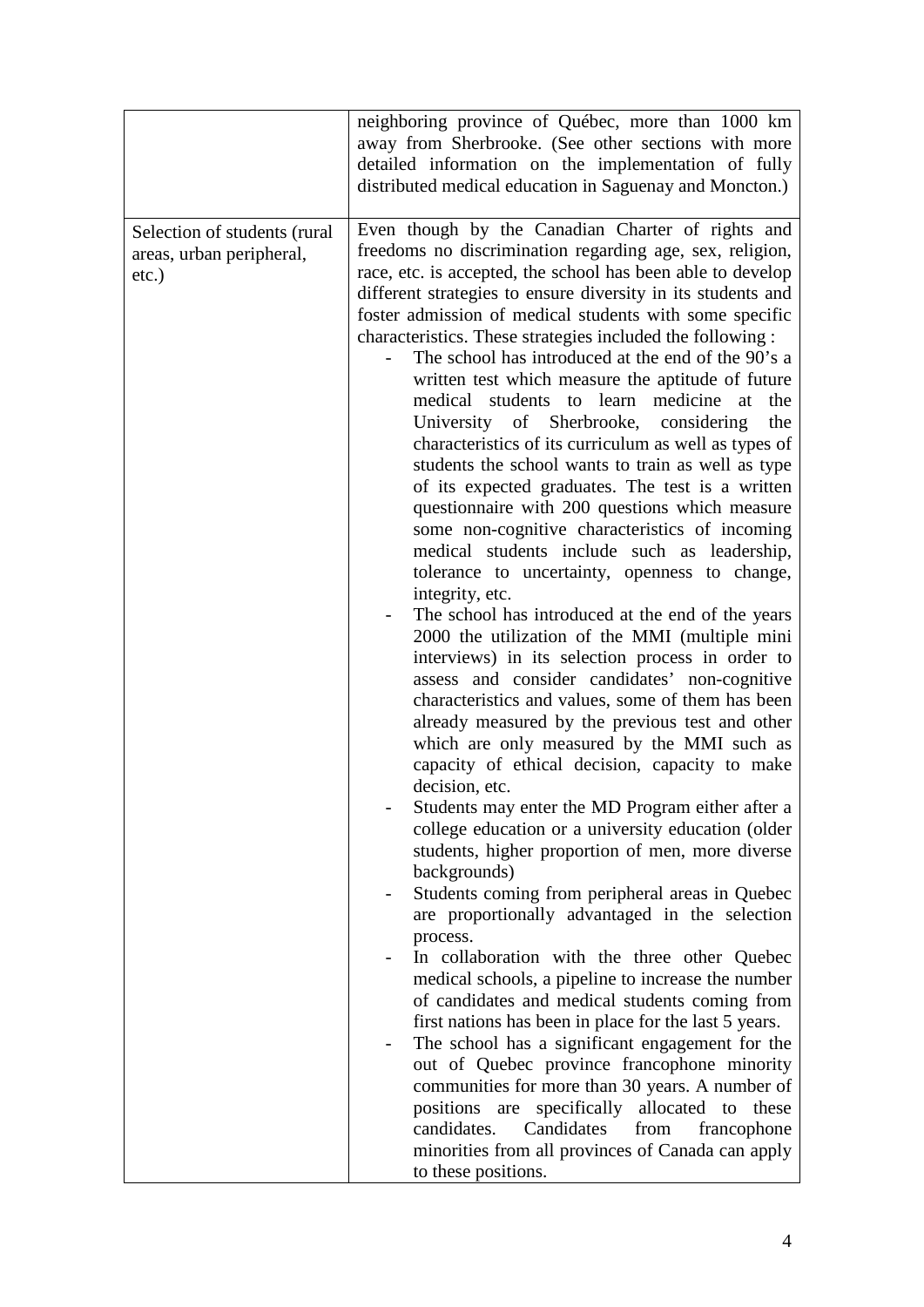|                                     | From year to year, the medical school admits 2 to<br>3 international (non-Canadian) medical students<br>usually coming from low and middle income<br>countries around the world.<br>It also yearly admits from 2 to 3 international<br>medical graduates who have previously completed<br>their MD program in other countries                                                                                                                                                                                                                                                                                                                                                                                                                                                                                                                                                                                                                                                                                                                                                                                                                                                                                                                                                                                                                                                                                    |
|-------------------------------------|------------------------------------------------------------------------------------------------------------------------------------------------------------------------------------------------------------------------------------------------------------------------------------------------------------------------------------------------------------------------------------------------------------------------------------------------------------------------------------------------------------------------------------------------------------------------------------------------------------------------------------------------------------------------------------------------------------------------------------------------------------------------------------------------------------------------------------------------------------------------------------------------------------------------------------------------------------------------------------------------------------------------------------------------------------------------------------------------------------------------------------------------------------------------------------------------------------------------------------------------------------------------------------------------------------------------------------------------------------------------------------------------------------------|
| 3- Curriculum orientation           |                                                                                                                                                                                                                                                                                                                                                                                                                                                                                                                                                                                                                                                                                                                                                                                                                                                                                                                                                                                                                                                                                                                                                                                                                                                                                                                                                                                                                  |
| Educational proposal<br>Orientation | The curriculum is oriented towards the needs of the<br>population. The objective is to train an "undifferentiated"<br>physician who could pursue its training in clinical<br>education (Family Medicine and other specialties)<br>research and education.<br>Terminal competencies of the MD program are derived<br>from the canMeds roles: medical expert, communicator,<br>collaborator,<br>manager, health<br>advocate,<br>scholar,<br>professional.<br>It fosters active self-directed learning, critical thinking,<br>inter-professional collaboration, professionalism, etc.                                                                                                                                                                                                                                                                                                                                                                                                                                                                                                                                                                                                                                                                                                                                                                                                                               |
| Type of curriculum                  | A 4-year long curriculum<br>$\bullet$<br>2.5 years of preclinical training<br>$\bullet$<br>Discipline and system based integrated<br>Extensive use of problem based learning focused<br>situations<br>clinical<br>and<br>symptoms<br>most<br>on<br>frequently met in medicine and more specifically<br>in primary health care<br>More than 80% of the educational activities<br>during preclinical training occur in small groups<br>of students $(6-10)$ supported by a teacher<br>facilitator<br>Integrated learning of basic sciences and clinical<br>sciences and of theory and practice<br>Integration of public health considerations in al<br>PBL units during the preclerkship training<br>Early in the curriculum and ongoing throughout<br>the 2.5 years, an extensive and comprehensive<br>program regarding the development of clinical<br>skills including doctor-patient relationship and<br>clinical problem solving.<br>As early as in the first semester of the program, a<br>clinical immersion rotation of two weeks to help<br>incoming students have a better grasp of what is<br>the practice of medicine in the community. A<br>similar activity is also in place in $2nd$ year<br>transversal<br>program on professionalism,<br>A<br>humanism, ethics, doctor-patient relationships,<br>etc. throughout the 2.5 years of preclinical training<br>with an extension during the clerkship. |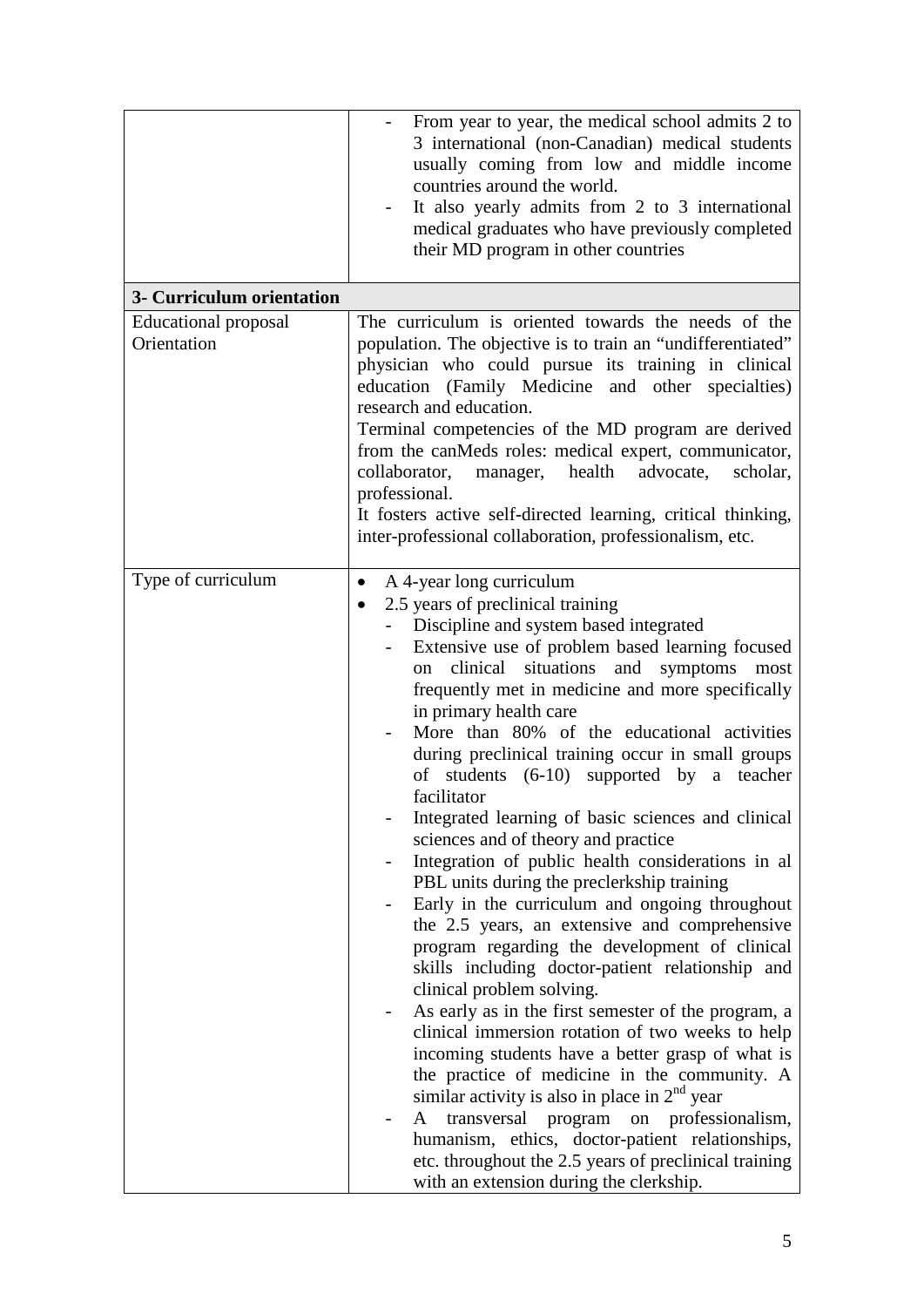|                                    | $\bullet$ | 18 months of clerkship                                                                             |
|------------------------------------|-----------|----------------------------------------------------------------------------------------------------|
|                                    |           | 64 weeks of clinical rotation including 16 weeks                                                   |
|                                    |           | of electives                                                                                       |
|                                    |           | Rotation throughout the extensive network of                                                       |
|                                    |           | health care institutions contributing to clinical                                                  |
|                                    |           | education in medicine with the obligation for each                                                 |
|                                    |           | student to spend at least 16 weeks out of                                                          |
|                                    |           | university hospital and in smaller health care                                                     |
|                                    |           | institution frequently located in suburban, remote                                                 |
|                                    |           | rural<br>It<br>the<br>98<br>clinical<br>area.<br><i>uses</i><br>or                                 |
|                                    |           | situations/presentations which form the basis of                                                   |
|                                    |           | the curriculum as also the basis of teaching and                                                   |
|                                    |           | learning during the clerkship. For each of these                                                   |
|                                    |           | situations, competencies related to the canMeds                                                    |
|                                    |           | roles are identified and form the target of the                                                    |
|                                    |           | educational process.                                                                               |
|                                    |           | During compulsory rotations, students participate                                                  |
|                                    |           | once or twice a week to a 60 minutes long clinical                                                 |
|                                    |           | session based<br>the<br>clinical<br>reasoning<br>on                                                |
|                                    |           | situations/presentations which are at the basis of                                                 |
|                                    |           | the task based learning.                                                                           |
| Incorporation of PHC               | $\bullet$ | For the whole curriculum                                                                           |
| content and social<br>determinants |           | based<br>Curriculum<br>is<br>98<br>clinical<br>on                                                  |
|                                    |           | situations/presentations frequently met in clinical                                                |
|                                    |           | practice and oriented towards primary health care.<br>The whole curriculum content is derived from |
|                                    |           | what should and need to be learned in order for                                                    |
|                                    |           | future graduates to take charge of these situations                                                |
|                                    |           | while knowledge, skills, attitudes related to them                                                 |
|                                    |           | are specifically defined and related to the                                                        |
|                                    |           | canMeds role.                                                                                      |
|                                    |           | More than 30% of teachers involved in the                                                          |
|                                    |           | curriculum (preclerkship and clerkship)<br>are                                                     |
|                                    |           | coming from the Family Medicine Department                                                         |
|                                    |           | and another 30% to 40% are coming from the                                                         |
|                                    |           | broad based specialties, including public health.                                                  |
|                                    |           | For preclerkship training                                                                          |
|                                    |           | o Integration of public health issues in all                                                       |
|                                    |           | organ/system based educational units                                                               |
|                                    |           | o A 4-week unit on Public Health during                                                            |
|                                    |           | first year of the program (established since                                                       |
|                                    |           | 1988)                                                                                              |
|                                    |           | For the clerkship training                                                                         |
|                                    |           | A 4-week clerkship in Public Health (since 1989)                                                   |
|                                    |           | A 8-week clerkship in Family Medicine/PHC                                                          |
|                                    |           | (since 1989)                                                                                       |
|                                    |           | A 4-week clerkship for each of the following five                                                  |
|                                    |           | broad-based specialties: general internal medicine,                                                |
|                                    |           | surgery, general pediatrics, general<br>general                                                    |
|                                    |           | obstetrics and gynecology, general psychiatry.                                                     |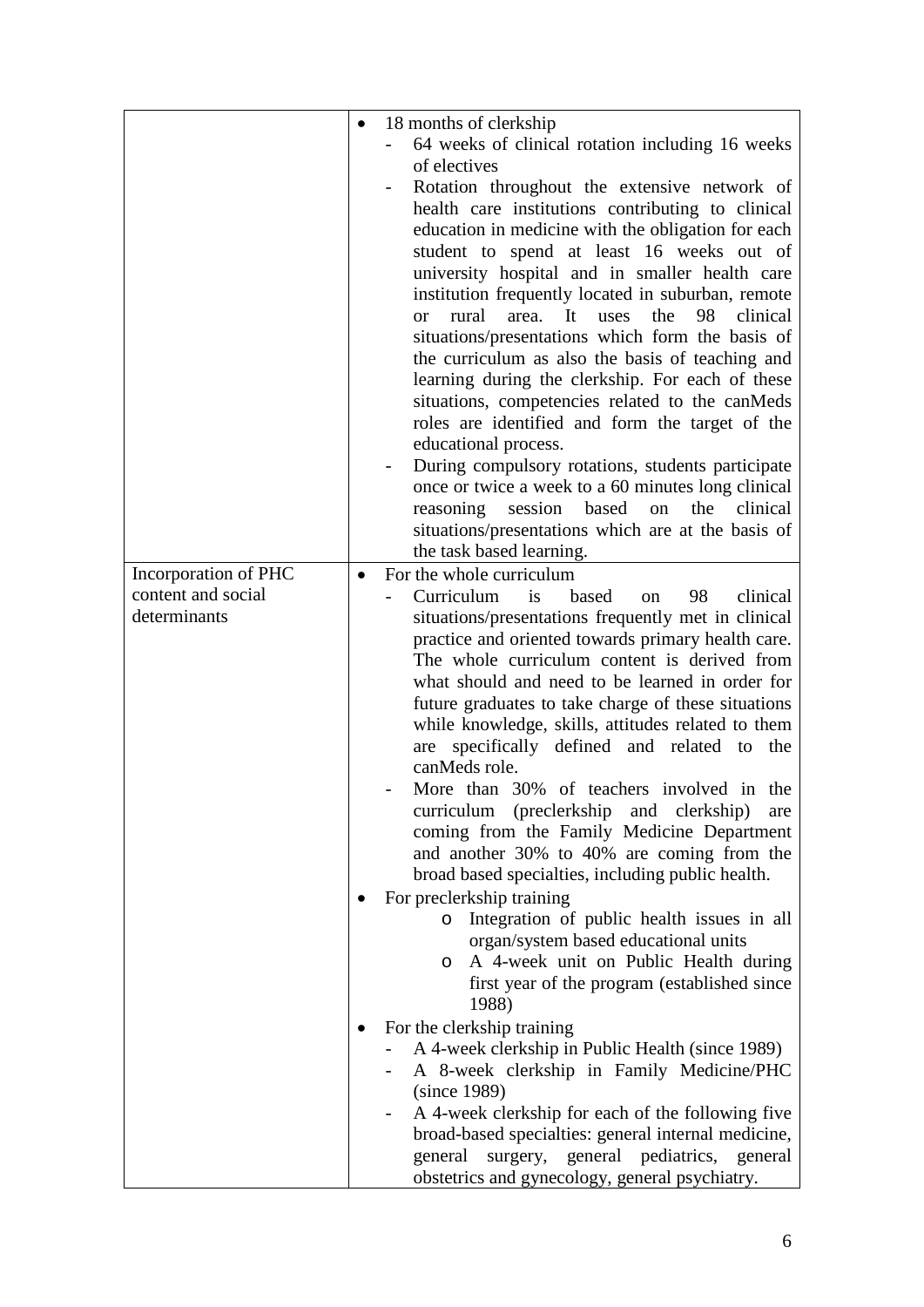| Discipline based<br>integration<br>Community clinical<br>experience                                                       | Since its beginning in 1966, the MD program is a system-<br>based integrated curriculum so that for any system (ex:<br>cardiovascular system) learning of basic sciences, clinical<br>sciences and clinical skills is integrated.<br>A 2-week community clinical immersion at the<br>end of the $1st$ semester of $1st$ year.<br>A 2-week community clinical experience during<br>the 2nd semester of the 2nd year<br>During $1st$ and $2nd$ year, all students must regularly<br>follow child as well as an aged person with                                                                                                                                                                                                                                                                                                                                                                                              |
|---------------------------------------------------------------------------------------------------------------------------|----------------------------------------------------------------------------------------------------------------------------------------------------------------------------------------------------------------------------------------------------------------------------------------------------------------------------------------------------------------------------------------------------------------------------------------------------------------------------------------------------------------------------------------------------------------------------------------------------------------------------------------------------------------------------------------------------------------------------------------------------------------------------------------------------------------------------------------------------------------------------------------------------------------------------|
|                                                                                                                           | regular visits and evaluation<br>Numerous service learning activities have been<br>initiated by students in previous years. Service<br>learning will become a compulsory part of the<br>renewed curriculum by 2014.                                                                                                                                                                                                                                                                                                                                                                                                                                                                                                                                                                                                                                                                                                        |
|                                                                                                                           | 4-Learning opportunities and education-services relationship                                                                                                                                                                                                                                                                                                                                                                                                                                                                                                                                                                                                                                                                                                                                                                                                                                                               |
| Learning in services in the<br><b>Health Services Network</b><br>and the communities.<br>Program and special<br>features. | Throughout the years, the school has developed a<br>comprehensive and extensive network of health care<br>institutions $(n=20)$ that are complementary in their<br>characteristics: urban or non-urban areas, large or small<br>cities, with a greater emphasis on first level or higher<br>levels of care, in central or rural/remote areas. All<br>medical students must complete rotations in different<br>sections of this network including compulsory rotation in<br>smaller cities.<br>The program has implemented in 2006 two outside<br>campuses that now offer the whole MD curriculum: one<br>in Saguenay, a northern regional area of Quebec Province<br>(500km from Sherbrooke); one in Moncton, a mid-size<br>city of the neighbor province of New-Brunswick (1000<br>km from Sherbrooke). This distributed medical education<br>(DME) approach aims to better respond to the needs of<br>these communities. |
| Length of study for first<br>level care students                                                                          | In the 4-year MD program :<br>A 2-week clinical immersion experience during<br>first year mainly focused on PHC<br>A 4-week unit on Public Health during first year<br>of the program.<br>A 4-week clerkship in Public Health.<br>8-week<br>clerkship<br>Family<br>A<br>in<br>Medicine/Emergency Medicine<br>A 20-week of clerkship in general broad based<br>specialty (4 weeks in each of them)                                                                                                                                                                                                                                                                                                                                                                                                                                                                                                                          |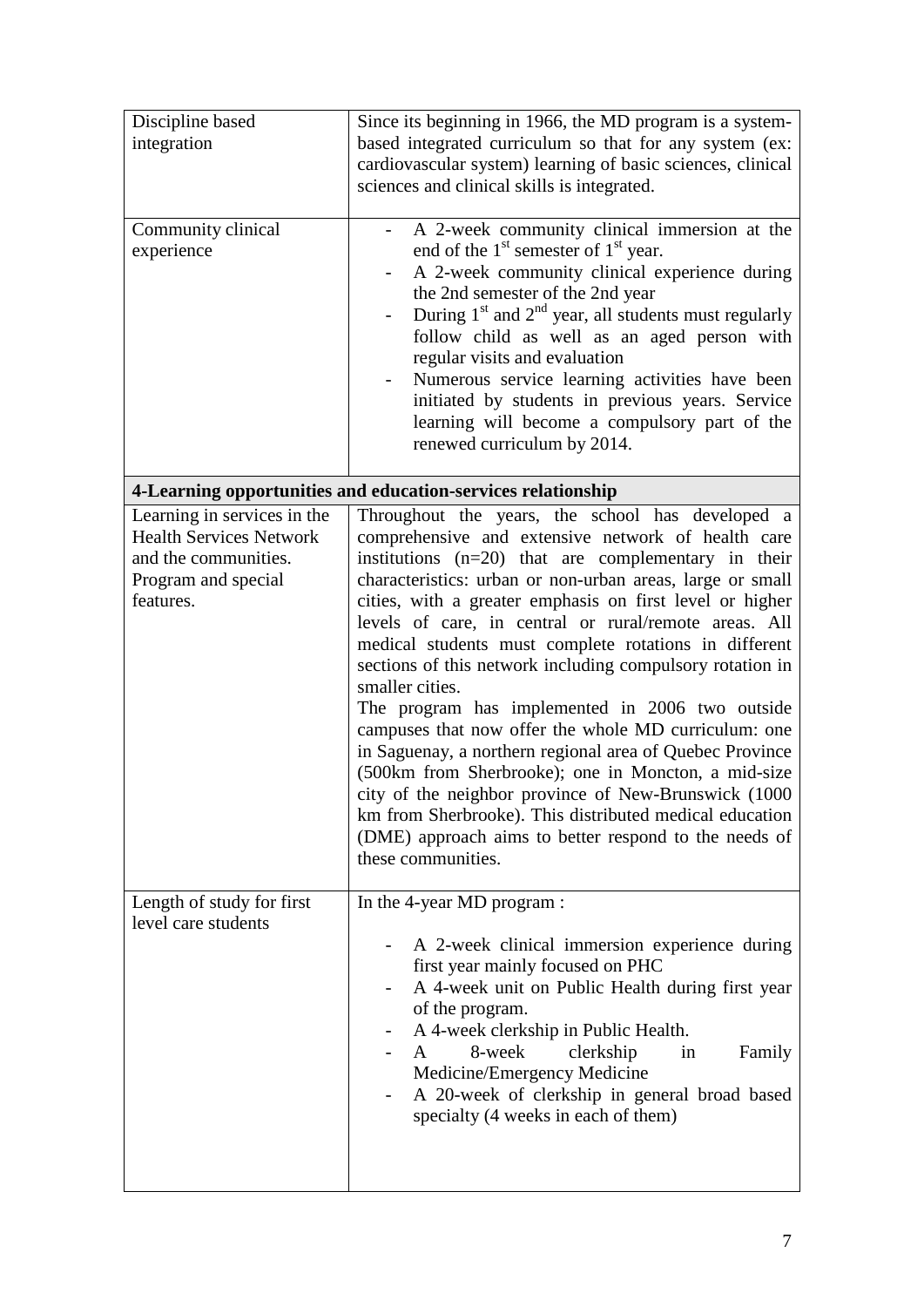|                                                                                                         | Residency programs :<br>A compulsory 2-year program in Family Medicine<br>for all future family physicians that can be<br>extended for<br>develop<br>a year to<br>specific<br>(emergency, palliative<br>competencies<br>care,<br>obstetrical care, etc.)<br>4 to 5-year residency programs in broad based<br>specialties.                                                                                                                                                                                                                                                                                                                                                                                                     |
|---------------------------------------------------------------------------------------------------------|-------------------------------------------------------------------------------------------------------------------------------------------------------------------------------------------------------------------------------------------------------------------------------------------------------------------------------------------------------------------------------------------------------------------------------------------------------------------------------------------------------------------------------------------------------------------------------------------------------------------------------------------------------------------------------------------------------------------------------|
| Agreements and<br>commitments with health<br>service institutions.<br>Teaching-services<br>relationship | The Faculty has official agreements with all its partner<br>health care institutions (see other section). Agreements<br>confirm the roles and responsibilities of the medical<br>school and of the institutions in relation to education,<br>research and clinical services.                                                                                                                                                                                                                                                                                                                                                                                                                                                  |
| Rotary internship                                                                                       | There is no more rotating internship in Quebec since<br>1988. All those students who want to practice Family<br>Medicine must complete the compulsory 2-year program<br>if they want to become family physicians and the<br>compulsory 4 to 5-year program for specialties.                                                                                                                                                                                                                                                                                                                                                                                                                                                   |
| Mandatory final practice                                                                                | There is no mandatory final practice in Quebec.                                                                                                                                                                                                                                                                                                                                                                                                                                                                                                                                                                                                                                                                               |
| <b>5- Teaching-learning process</b>                                                                     |                                                                                                                                                                                                                                                                                                                                                                                                                                                                                                                                                                                                                                                                                                                               |
| <b>Research Action as</b><br>learning strategy                                                          | All students have some basic training on research<br>and<br>evidence-based<br>methodology<br>medicine.<br>on<br>Approximately 15 to 20% of them will complete a<br>research summer rotation. Yearly, approximately 2% of<br>medical students will complete a master degree program<br>in conjunction with their MD program.                                                                                                                                                                                                                                                                                                                                                                                                   |
| New knowledge generation                                                                                | See previous section                                                                                                                                                                                                                                                                                                                                                                                                                                                                                                                                                                                                                                                                                                          |
| New modalities approaches<br>and educational strategies                                                 | 2.5-year of preclinical training<br>Small group problem-based learning (with<br>tutorials and large amount of time for self-directed<br>learning for students<br>Comprehensive program with innovative teaching<br>and learning approaches (lecture, discussion, role<br>plays, use of standardized patients, teamwork,<br>etc.) for ongoing progressive and iterative learning<br>of clinical skills including medical interviews,<br>physical examination, clinical reasoning<br>and<br>doctor-patient relationship.<br>transversal program on professionalism,<br>A<br>humanism, ethics, doctor-patient relationships,<br>etc. throughout the 2.5 years of preclinical training<br>with an extension during the clerkship. |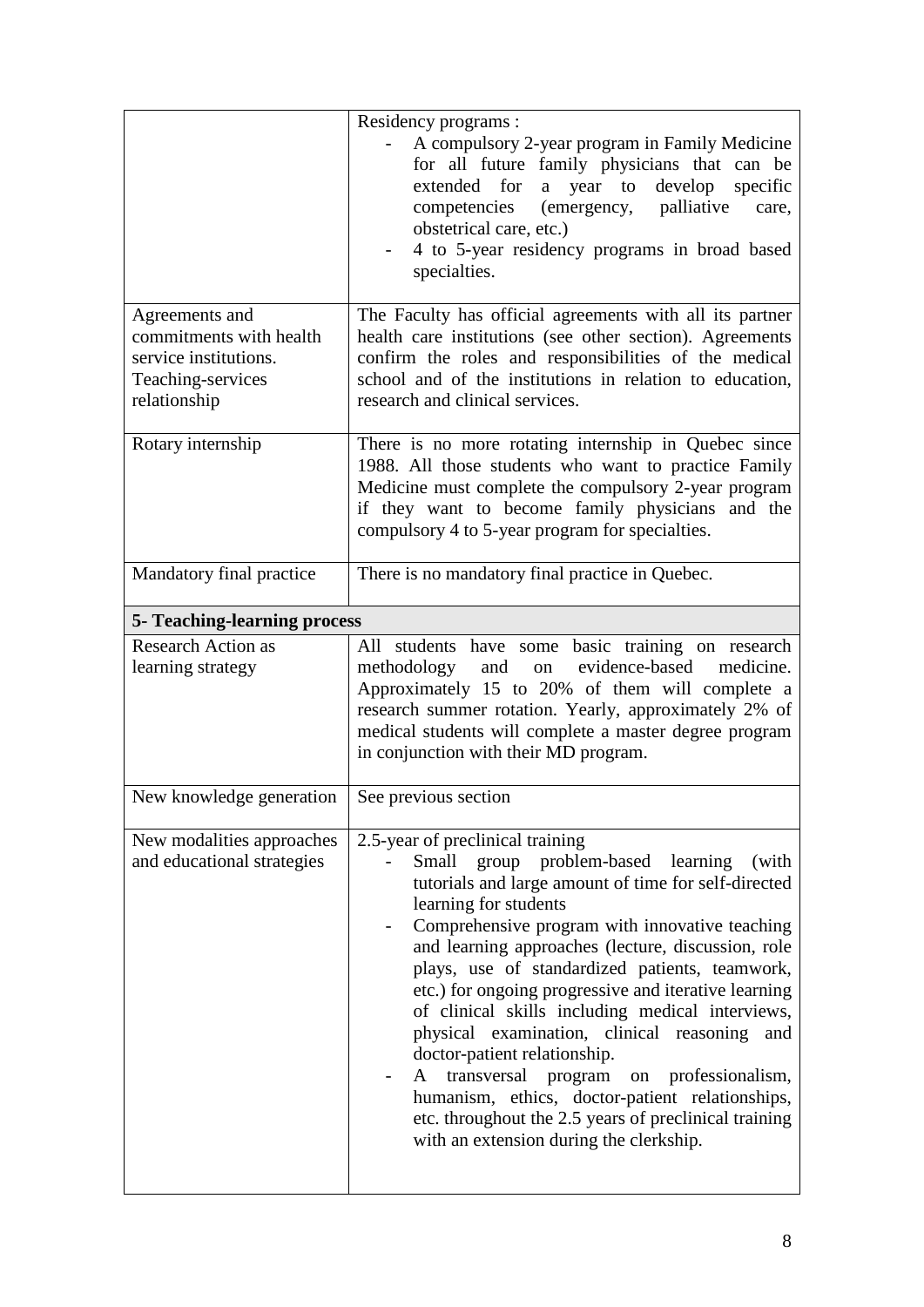|                                                                                   | During the clerkship<br>Clerkship is specifically task based with the use of<br>98 clinical situations/presentations as the basis for<br>the teaching and learning activity.<br>Participation during compulsory clerkship to 1 or<br>2 session of clinical reasoning skills per week.<br>Evaluation of clerk's performance highly linked to<br>the competencies to be developed, using ongoing<br>approaches<br>Clerks are extensively involved in health care of<br>the patients DC, always under the supervision of<br>either a resident or the attending physician/teacher<br>Whole program<br>Extensive use of standardized patients and OSCE<br>for training as well as for evaluation, including<br>formative and summative evaluations. |
|-----------------------------------------------------------------------------------|------------------------------------------------------------------------------------------------------------------------------------------------------------------------------------------------------------------------------------------------------------------------------------------------------------------------------------------------------------------------------------------------------------------------------------------------------------------------------------------------------------------------------------------------------------------------------------------------------------------------------------------------------------------------------------------------------------------------------------------------|
| Educator and students' role                                                       | The educator acts as a facilitator in the majority of the<br>process (based on self-learning and practice). The<br>students are actively involved and encouraged to adopt a<br>reflexive approach during and following their learning<br>activities. These strategies encourage practitioners to<br>pursue such learning throughout their professional lives.                                                                                                                                                                                                                                                                                                                                                                                  |
| Teamwork                                                                          | Extensive learning in small group which supports<br>students' development of teamwork skills.<br>Some<br>interdisciplinary experiences.                                                                                                                                                                                                                                                                                                                                                                                                                                                                                                                                                                                                        |
| Types of training activity                                                        | Please refer to the previous section on « new modalities<br>approaches and educational strategy »                                                                                                                                                                                                                                                                                                                                                                                                                                                                                                                                                                                                                                              |
| Use of Internet and new<br>information technology in<br>the educational processes | Extensive use of new information technology for the<br>program administration, and communications among all<br>those involved :<br>All documents and references for the teaching and<br>learning activities are accessible from the web.<br>The curriculum is more and more paperless and<br>emphasis extensive of information technologies<br>Lectures are all registered and are available for all<br>those students who are not able to attain in person.                                                                                                                                                                                                                                                                                   |
| Educator's program and<br>training processes                                      | The MD program has in collaboration with the Office of<br>Medical Education an extensive program of compulsory<br>initial and ongoing faculty development. Further to the<br>acquisition of general concepts in medical education,<br>faculty members must develop specific skills related to<br>the teaching/learning activities in which they are involved<br>such as :<br>Tutor in problem based learning<br>Monitor in clinical skills session                                                                                                                                                                                                                                                                                             |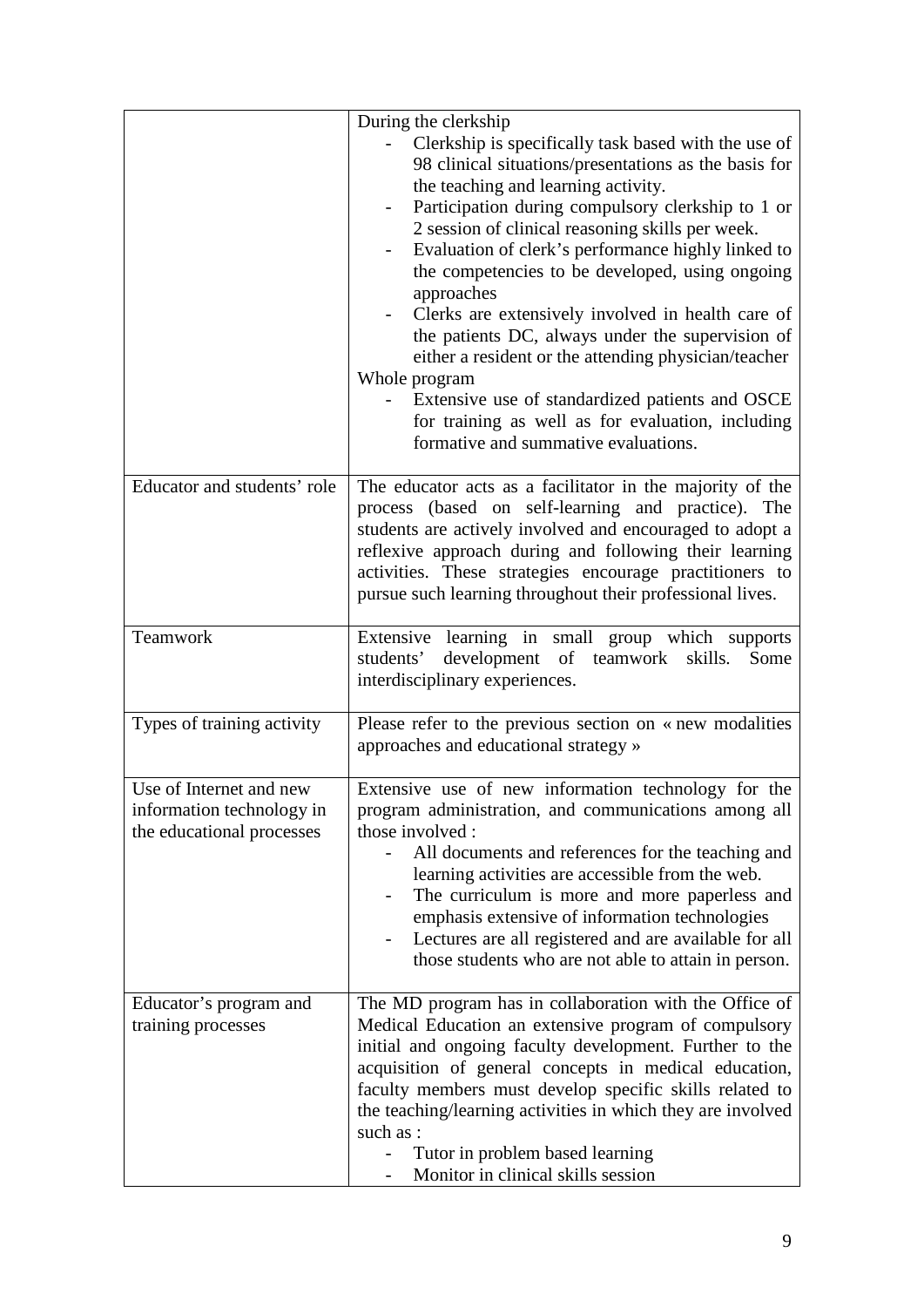|                                                  | Facilitator/Animator in clinical reasoning sessions<br>Monitor in the "profession MD" unit which covers<br>ethical issues, prevention, humanities, etc.<br>Role of the teacher as a supervisor in clinical<br>rotation<br>Utilization of direct supervision and feedback<br>during clinical rotations<br>The use of evaluation methods in the various<br>teaching and learning activities, these methods<br>include written exams, written reports, evaluation<br>by tutors/monitors/small-group leaders/evaluation<br>by standardized patients, OSCE examination,<br>clinical supervision and evaluation, etc.<br>The Office of Medical Education also offers master and<br>PhD programs in medical education.                                                                                                                                              |
|--------------------------------------------------|--------------------------------------------------------------------------------------------------------------------------------------------------------------------------------------------------------------------------------------------------------------------------------------------------------------------------------------------------------------------------------------------------------------------------------------------------------------------------------------------------------------------------------------------------------------------------------------------------------------------------------------------------------------------------------------------------------------------------------------------------------------------------------------------------------------------------------------------------------------|
| 6- Learning and educational process evaluation   |                                                                                                                                                                                                                                                                                                                                                                                                                                                                                                                                                                                                                                                                                                                                                                                                                                                              |
|                                                  |                                                                                                                                                                                                                                                                                                                                                                                                                                                                                                                                                                                                                                                                                                                                                                                                                                                              |
| Knowledge, skills, and<br>attitudes in PHC       | The terminal competencies and objectives of the program<br>are linked to PHC globally and more specifically in the<br>teaching units and clinical clerkships related to PHC as<br>listed previously.<br>Methods of evaluation include:<br>Written exams (multiple choice question and<br>opened questions)<br>Direct observation with feedback<br>Written reports by students<br>Evaluation of students performance during small-<br>group learning activities such as problem-based<br>learning sessions, clinical skills sessions and<br>others<br>Extensive use of standardized patients and OSCE<br>evaluation<br>Training evaluation report during the clerkship                                                                                                                                                                                        |
| Impact assessment on the<br>approach towards PHC | The program is actually implementing an extensive<br>program evaluation process regarding students' vision of<br>health, medicine, health care services throughout the<br>program. Comparisons among groups of students as well<br>as comparison of evolution of students' vision throughout<br>de program are actually completed.<br>program is implementing a comprehensive<br>The<br>evaluation process on its impact on the workforce<br>development looking at the links and relations between<br>students 'characteristics, teaching and learning processes<br>and activities and the evolution of the graduates regarding<br>a choice of residency program, their location of practice<br>during their 1 <sup>st</sup> year of practice as well as further down<br>during their professional career and the type of practice<br>they are involved in. |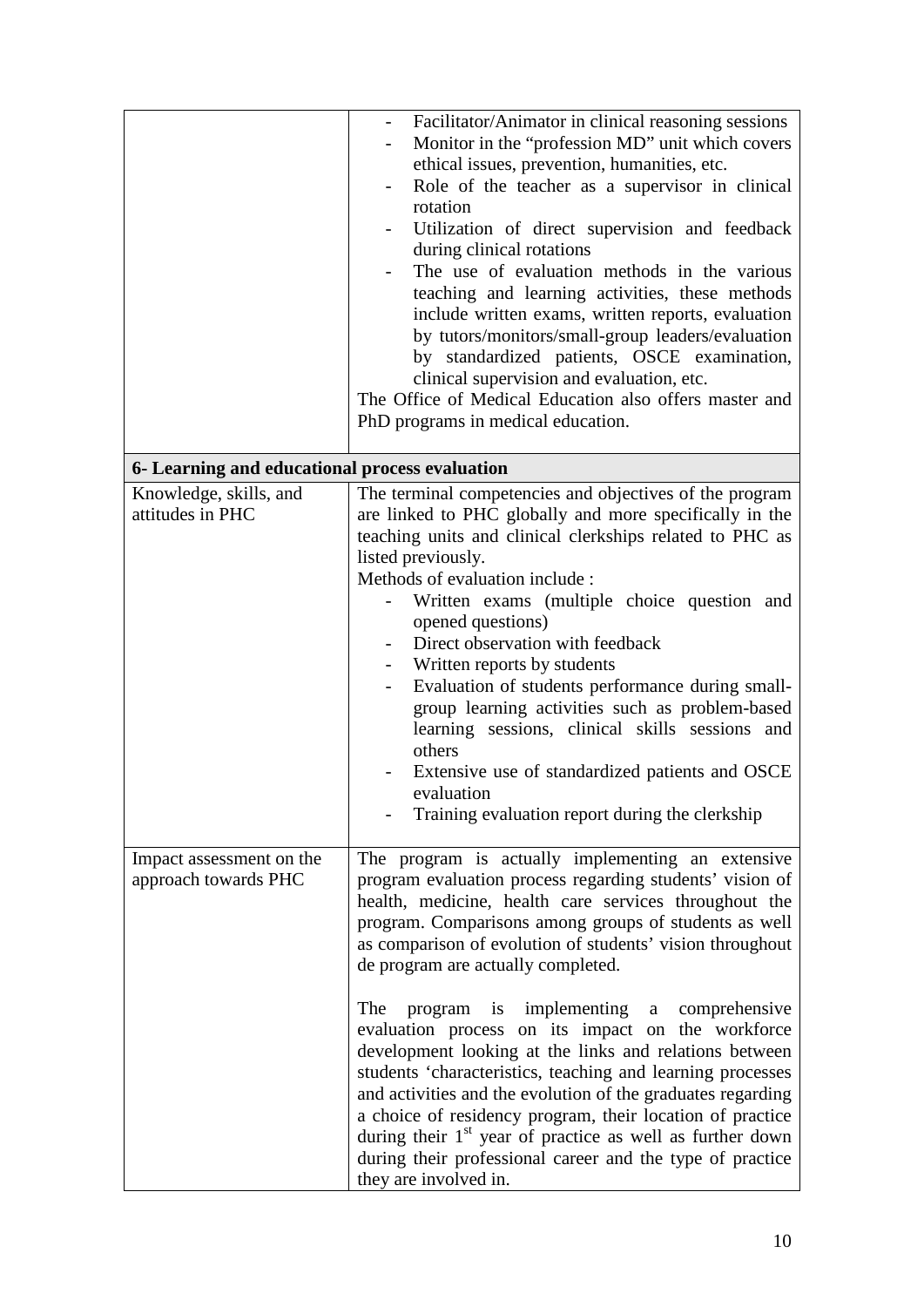| <b>Institutional effectiveness</b> | The MD program assesses itself with numerous internal                                                                                                                                                                                                                                                                                                                                                                                                                                                                                                                                                                                                                                                                                                                                                                                                                                                                                                                                                                                                                                                                                                                                                                                                                                                                                                                                                                                                                                                                                                                                                                                                                                                                                                                                                                                                                                                                                                                                                                                                         |
|------------------------------------|---------------------------------------------------------------------------------------------------------------------------------------------------------------------------------------------------------------------------------------------------------------------------------------------------------------------------------------------------------------------------------------------------------------------------------------------------------------------------------------------------------------------------------------------------------------------------------------------------------------------------------------------------------------------------------------------------------------------------------------------------------------------------------------------------------------------------------------------------------------------------------------------------------------------------------------------------------------------------------------------------------------------------------------------------------------------------------------------------------------------------------------------------------------------------------------------------------------------------------------------------------------------------------------------------------------------------------------------------------------------------------------------------------------------------------------------------------------------------------------------------------------------------------------------------------------------------------------------------------------------------------------------------------------------------------------------------------------------------------------------------------------------------------------------------------------------------------------------------------------------------------------------------------------------------------------------------------------------------------------------------------------------------------------------------------------|
| evaluation                         | measures including a large array of results of its students.                                                                                                                                                                                                                                                                                                                                                                                                                                                                                                                                                                                                                                                                                                                                                                                                                                                                                                                                                                                                                                                                                                                                                                                                                                                                                                                                                                                                                                                                                                                                                                                                                                                                                                                                                                                                                                                                                                                                                                                                  |
|                                    | The MD program assess itself with external measures that                                                                                                                                                                                                                                                                                                                                                                                                                                                                                                                                                                                                                                                                                                                                                                                                                                                                                                                                                                                                                                                                                                                                                                                                                                                                                                                                                                                                                                                                                                                                                                                                                                                                                                                                                                                                                                                                                                                                                                                                      |
|                                    |                                                                                                                                                                                                                                                                                                                                                                                                                                                                                                                                                                                                                                                                                                                                                                                                                                                                                                                                                                                                                                                                                                                                                                                                                                                                                                                                                                                                                                                                                                                                                                                                                                                                                                                                                                                                                                                                                                                                                                                                                                                               |
|                                    | are the following :<br>Sherbrooke MD program and Sherbrooke Medical<br>School is accredited by Society of Faculties of<br>Medicine in Canada as well as the Liaison Comité<br>Medical Education (LCME) from<br>the<br>on<br>Association of American Colleges. The process is<br>well recognized for its quality and its level of<br>stringency in order to ensure quality in medical<br>education.<br>The medical council of Canada examination, a<br>nationally distributed examination which includes<br>a first part at the end of the MD program and a<br>second part (OSCE) in the second year of all<br>residency programs. Comparison of Sherbrooke<br>students 'results with the results of students<br>coming from other Canadian medical schools is<br>annually. More specifically for the<br>done<br>Sherbrooke program, comparison of students<br>'results among the group of students who have<br>completed their program at the Sherbrooke site or<br>at the two fully distributed medical education<br>sites, Saguenay and Moncton.<br>The Canadian Resident matching system<br>(CaRMS), a nationally organized system for the<br>selection of residents in various residency<br>programs throughout Canada. Comparison of<br>Sherbrooke students 'results with the results of<br>students coming from other Canadian medical<br>schools is done annually. More specifically for the<br>Sherbrooke program, comparison of students<br>'results among the group of students who have<br>completed their program at the Sherbrooke site or<br>at the two fully distributed medical education<br>sites, Saguenay and Moncton.<br>The evaluation of the work-force development<br>alluded in the previous section.<br>Sherbroke Faculty of Medicine and Health Sciences is<br>significantly involved in different projects related to the<br>social accountability of medical schools. In these projects,<br>the level of social accountability for the school as a whole<br>and more specifically for the MD program is observed<br>and assessed. |
|                                    |                                                                                                                                                                                                                                                                                                                                                                                                                                                                                                                                                                                                                                                                                                                                                                                                                                                                                                                                                                                                                                                                                                                                                                                                                                                                                                                                                                                                                                                                                                                                                                                                                                                                                                                                                                                                                                                                                                                                                                                                                                                               |
|                                    |                                                                                                                                                                                                                                                                                                                                                                                                                                                                                                                                                                                                                                                                                                                                                                                                                                                                                                                                                                                                                                                                                                                                                                                                                                                                                                                                                                                                                                                                                                                                                                                                                                                                                                                                                                                                                                                                                                                                                                                                                                                               |